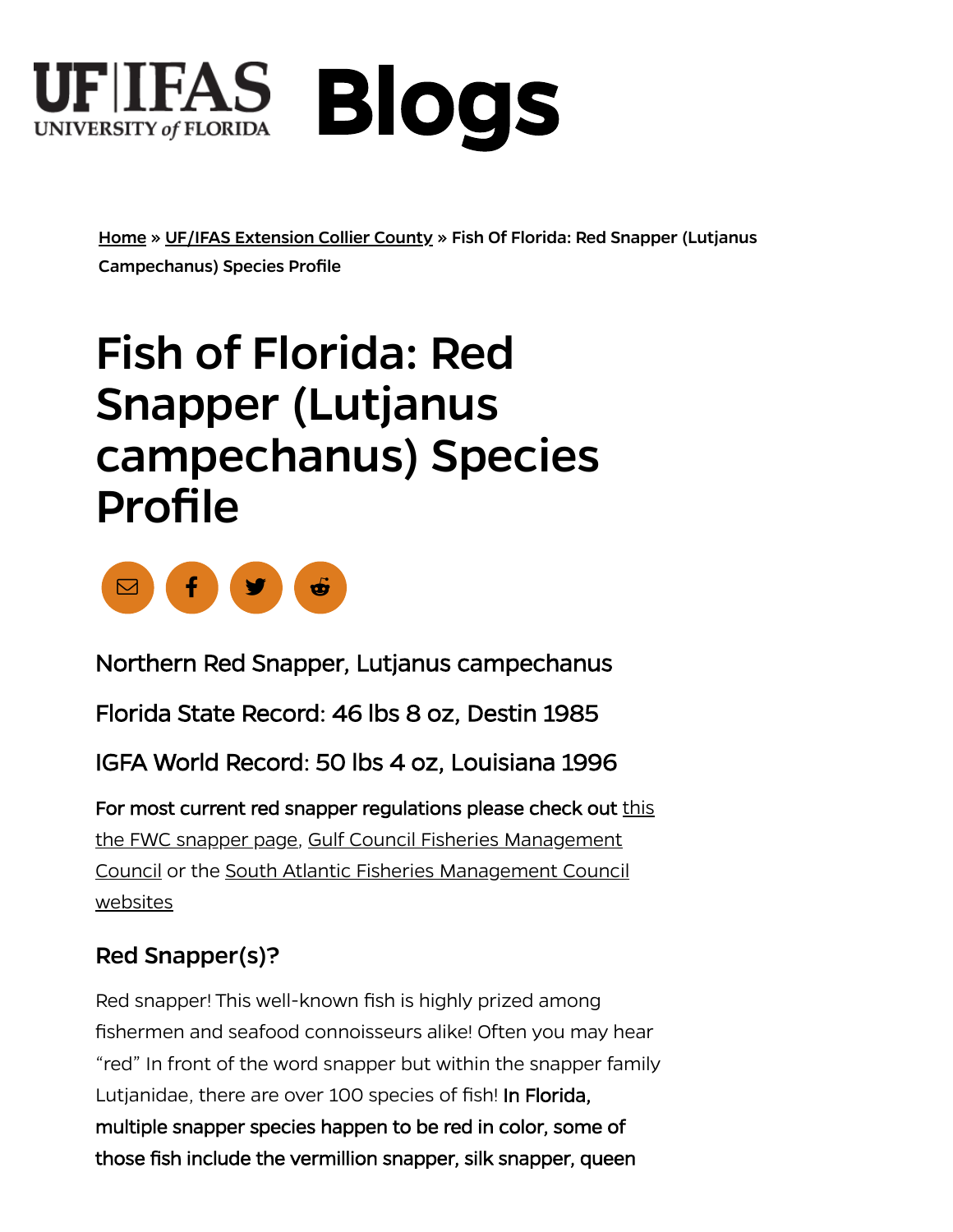**snapper, blackfin snapper and wenchman snapper.**  snapper, blackfin snapper and wenchman snapper. There are **them in the box**  them in the box. Some snapper like the red snapper have **properly identifying your fish before throwing**  make sure you're properly identifying your fish before throwing also a variety of snapper than can be red-ish in appearance so seasonal closures and aggregate bag limits can vary between species. Some ID characteristics of red snapper include a deep profile body shape (dorsal/ventrally stretched), red eyes, close together villiform teeth with smaller canines, a pointed anal fin, a non-forked tail and red colored scales with slight white countershading on the bottom.

# **Red Snappers**



#### **Distribution**

 Red snapper can be found from Massachusetts to Brazil however they are uncommon North of the Carolinas.



Red Snapper Eye, Pectoral Fin, Teeth and Anal Fin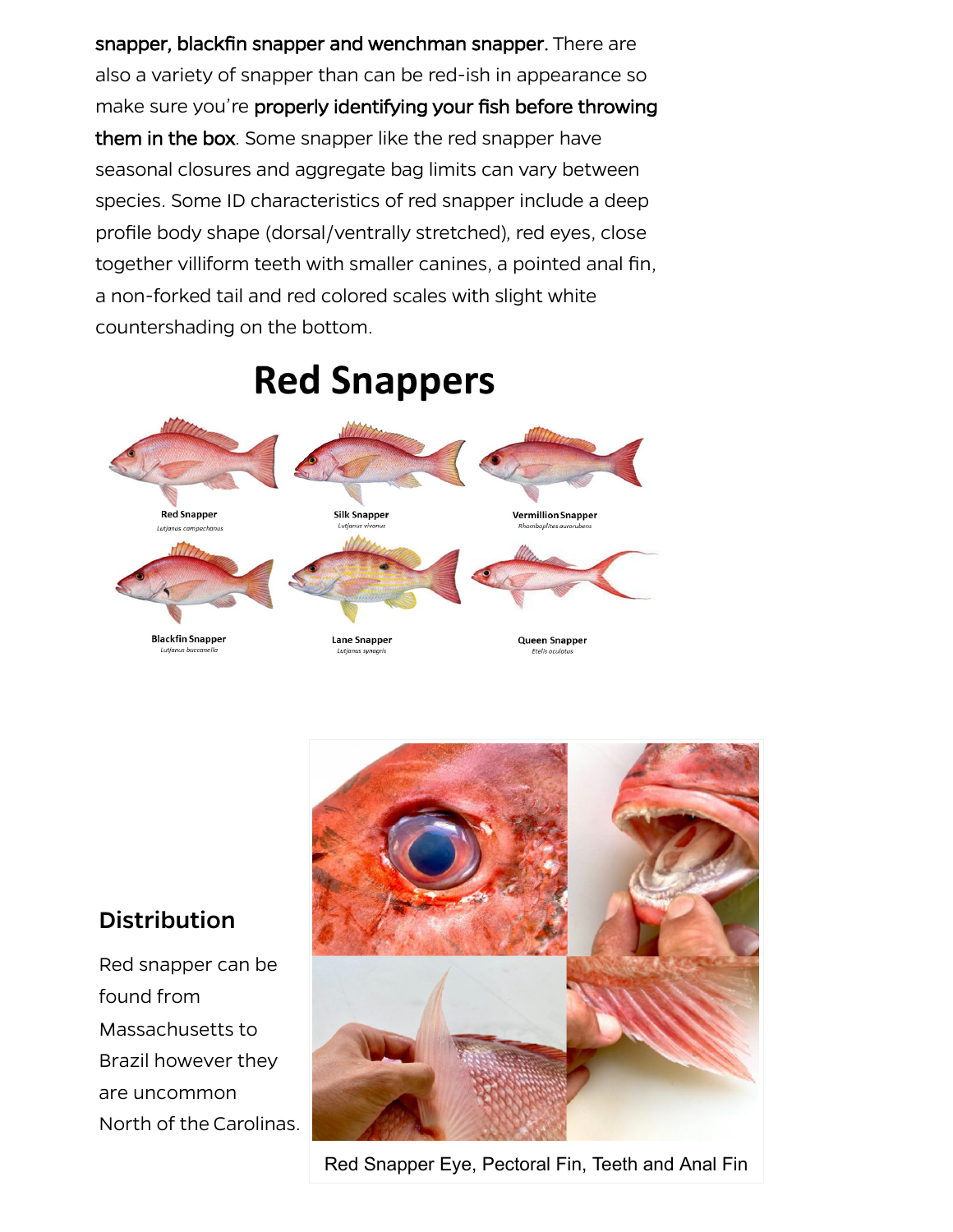#### These fish

can inhabit a variety of habitats from reefs, wrecks, sand bottom, mud bottom, potholes and often aggregate. Depths in which red snapper can be found in varies upon location but can be anywhere from 30-620 ft! In the Panhandle, pier fishermen have been known to catch red snapper while here in SW FL they more commonly are found in depths ~100ft +.

#### Age and Growth

capabilities of the red snapper greatly increase with size; one 24 inch female (about 8 years old) can produce the same amount inch female (about 8 years old) can produce the same amount of eggs as 212 17 inch females (about 5 years old)! of eggs as 212 17 inch females (about 5 years old)! That's why Red snapper can live to be 40-50 years old with the oldest specimen aged being 57! These snapper can mature at 2 years of age which corresponds to 12-16 inches. Reproductive it's so important to make sure our big fish are released safely during the months when harvest is closed. Red snapper can spawn multiple times per spawning season which occurs during the summer months. Spawning ensues in the early afternoon to dusk hours and with females expelling buoyant pelagic eggs that are externally fertilized by the male and hatch within 20-27 hours. Red snapper larvae settle out of the water column about 20 days after hatch and inhabit open rocky/shelly bottom.



Watch the video to learn more facts and how to fillet this Watch the video to learn more facts and how to fillet this beautiful and tasty fish! beautiful and tasty fish!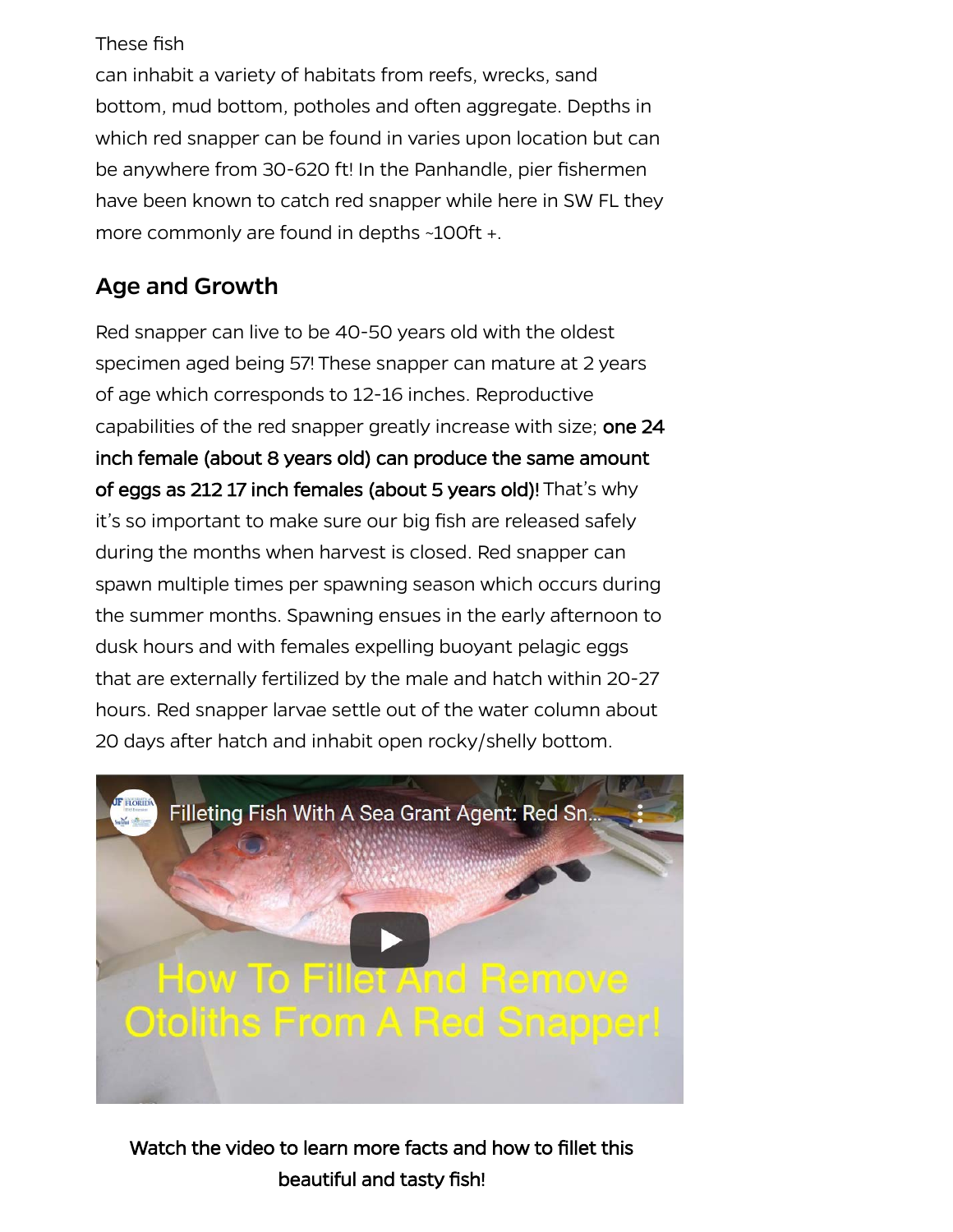#### **Sustainability**

When filleting your own red snapper, try the collar/throat portion to increase your yield, tastes great and little gets wasted!

When sustainability is considered,

 red snapper can be a good alternative by the Monterey Bay Seafood watch program depending on method of capture, more can be read on the link provided below. This species has undergone some major regulatory changes to rebuild its stocks and has recovered to a great degree. Juvenile red snapper inhabit the same bottom that shrimp trawlers fish in. These young snapper feed on invertebrates living on the same bottom as the shrimp. The introduction of bycatch reduction devices (BRDs) on the shrimp nets that were made mandatory in 1998 greatly reduced this species as bycatch in shrimp nets and were one of the measures that helped the red snapper bounce back.

To read more about the sustainability of this fish check out this link

#### Barotrauma and release mortality ty

This species does not handle barotrauma well and venting or descending devices should be considered when releasing red snapper caught in deeper depths! Learn how to properly vent a fish here!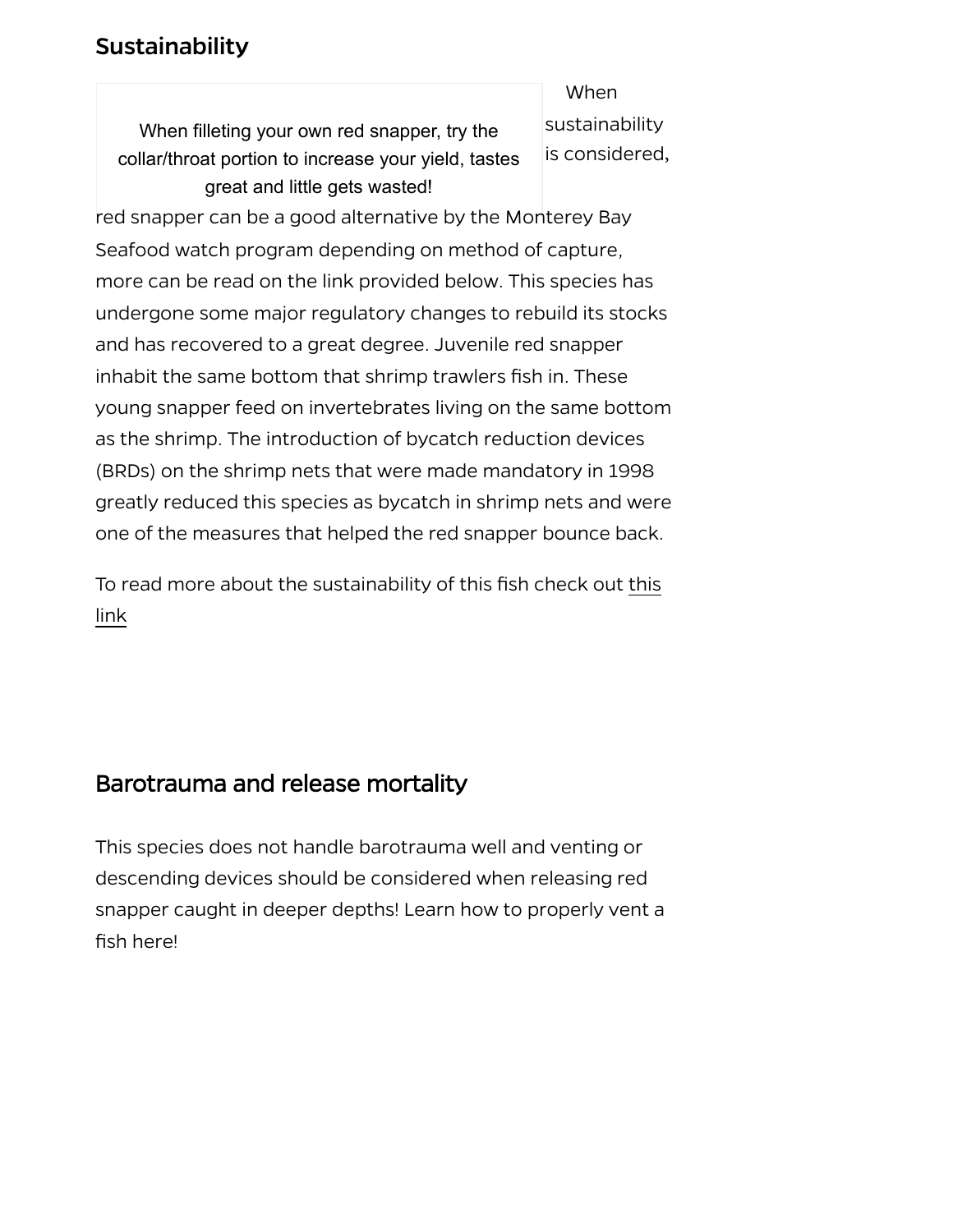

## To read more about the red snapper check out To read more about the red snapper check out these pages: these pages:

[https://www.floridamuseum.ufl.edu/…/lutjanus-campechanus/](https://www.floridamuseum.ufl.edu/discover-fish/species-profiles/lutjanus-campechanus/)

https://www.lsu.edu/seagrantfish/faqs/redsnapper/biology.htm #:~:text=Back%20to%20Top-,When%20and%20where%20do% [20red%20snappers%20spawn%3F,be%20May%2C%20June%2](https://www.lsu.edu/seagrantfish/faqs/redsnapper/biology.htm#:~:text=Back%20to%20Top-,When%20and%20where%20do%20red%20snappers%20spawn%3F,be%20May%2C%20June%20and%20July) 0and%20July

[https://www.seagrantfish.lsu.edu/…/facts…/redsnapper.htm](https://www.seagrantfish.lsu.edu/.../facts.../redsnapper.htm)

<https://www.fisheries.noaa.gov/species/red-snapper>

https://tpwd.fexas.gov/.../pwd br v3400 608 red snapper.pdf https://tpwd.texas.gov/.../pwd\_br\_v3400\_608\_red\_snapper.pdf

0 0 by Michael Sipos Posted: June 4, 2021

sion, Water, Wildlife, Work & Life<br>American Red Snapper, ARS, Boating, Dinner, Diving, Fish<br>illet Friday, Fish Of Flarida, Fisheriae, Fishing, Fl. See Great <u>illet Friday, Fish Of Florida, Fisher</u><br><u>Growth, ID, Opening Day, Otolith</u> Category: [Coasts & Marine](https://blogs.ifas.ufl.edu/collierco/category/natural-resources/coasts-and-marine/), [Conservation](https://blogs.ifas.ufl.edu/collierco/category/natural-resources/conservation/), [Events](https://blogs.ifas.ufl.edu/collierco/category/events/), [Food Safety](https://blogs.ifas.ufl.edu/collierco/category/work-and-life/food-safety/), [Health & Nutrition](https://blogs.ifas.ufl.edu/collierco/category/work-and-life/health-and-nutrition/), [Natural Resources](https://blogs.ifas.ufl.edu/collierco/category/natural-resources/), [Recreation](https://blogs.ifas.ufl.edu/collierco/category/natural-resources/recreation/), UF/IFAS Extension, [Water](https://blogs.ifas.ufl.edu/collierco/category/natural-resources/water/), [Wildlife](https://blogs.ifas.ufl.edu/collierco/category/natural-resources/wildlife/), [Work & Life](https://blogs.ifas.ufl.edu/collierco/category/work-and-life/) Tags: American Red Snapper, ARS, [Boating](https://blogs.ifas.ufl.edu/collierco/tag/boating/), Dinner, [Diving](https://blogs.ifas.ufl.edu/collierco/tag/diving/), Fish, [Fish Fillet Friday](https://blogs.ifas.ufl.edu/collierco/tag/fish-fillet-friday/), Fish Of Florida, [Fisheries](https://blogs.ifas.ufl.edu/collierco/tag/fisheries/), [Fishing](https://blogs.ifas.ufl.edu/collierco/tag/fishing/), [FL Sea Grant](https://blogs.ifas.ufl.edu/collierco/tag/fl-sea-grant/), [FWC](https://blogs.ifas.ufl.edu/collierco/tag/fwc/), Growth, ID, Opening Day, Otolith, [Red](https://blogs.ifas.ufl.edu/collierco/tag/red/), [Red Snapper](https://blogs.ifas.ufl.edu/collierco/tag/red-snapper/),